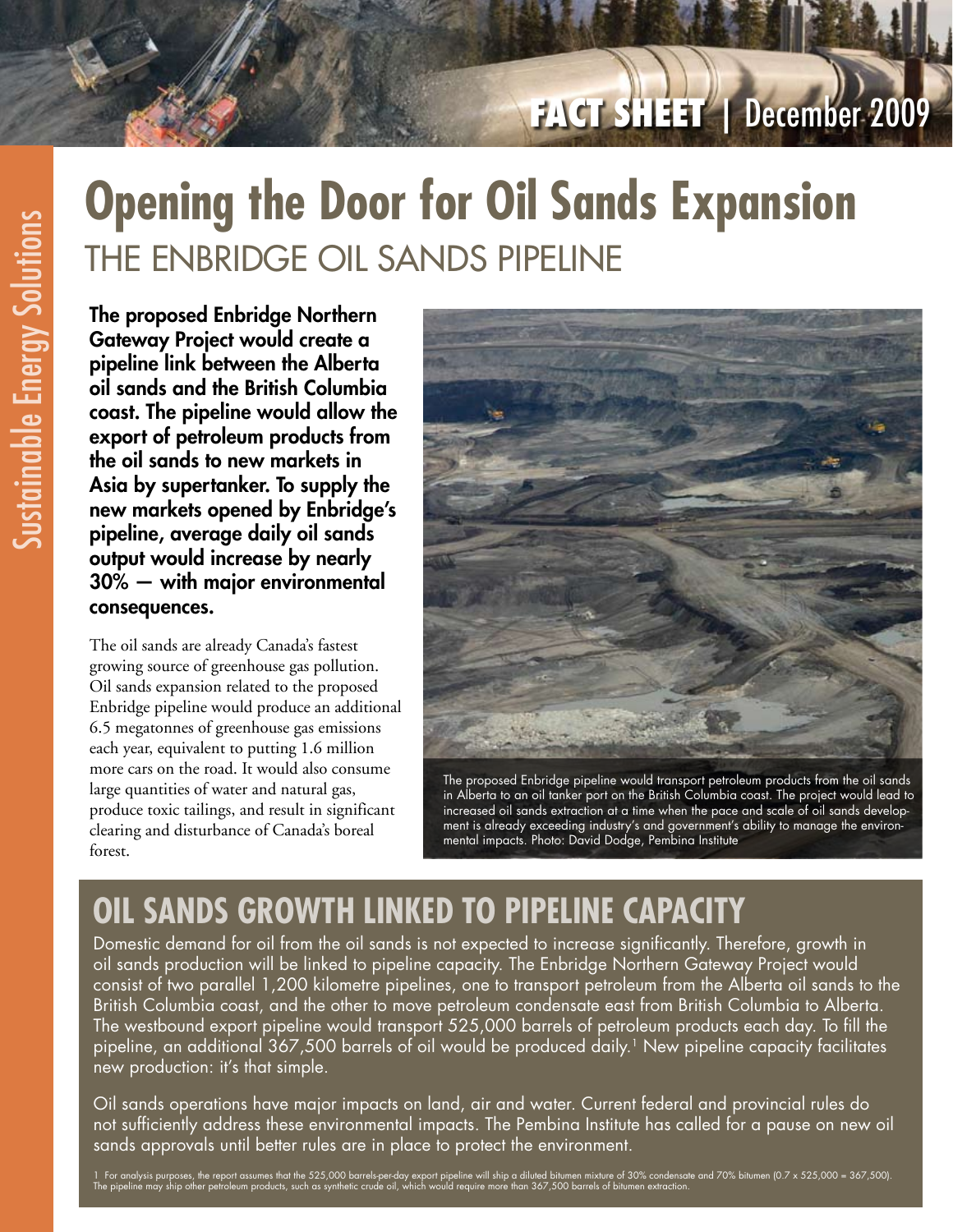# **Upstream Impacts: Adding Fuel to the Fire**

### Contributing to Climate Change

Production of synthetic crude oil from the oil sands produces three times more greenhouse gas pollution than conventional Canadian and U.S. oil production. Greenhouse gas emissions from the oil sands are expected to rise from 4% of Canada's emissions in 2006 to 12% in 2020, and to account for 44% of the total increase in Canada's emissions over that period.

The Enbridge oil sands pipeline would result in a 1% growth in Canada's overall emissions. Over a 40-year hypothetical project lifespan, 260 megatonnes of additional greenhouse gases would be emitted.

British Columbia has committed to reducing its greenhouse gas emissions. The additional emissions associated with the pipeline are equivalent to about 10% of British Columbia's 2007 greenhouse gas emissions enough to potentially undermine any emission reductions achieved in the province.

#### Burning Gas to Make Oil

Large amounts of natural gas are used in the process of extracting oil from the oil sands. The expanded oil sands production needed to supply the Enbridge pipeline would require 74 billion cubic feet of natural gas per year, which is equivalent to 34% of British Columbia's annual natural gas consumption.

### Upstream Facts

The Enbridge oil sands pipeline is expected to transport 525,000 barrels of petroleum products to the British Columbia coast every day. Over the course of a year, the resulting increase in oil sands production would:

- produce greenhouse gas pollution equivalent to the annual emissions of 1.6 million cars;
- consume the amount of natural gas used by 1.3 million households in Canada each year;
- disturb 11.5 square kilometres of forest  $-$  an area equivalent to 2,148 football fields;
- use the amount of water consumed annually by a city of 250,000, or about 200 million bathtubs of water;
- create enough toxic tailings to fill one and a half BC Place stadiums or 1,606 Olympicsized swimming pools; and
- result in enough tailings leakage to fill 182 Olympic-size swimming pools. █



Oil sands operations use huge quantities of water from the Athabasca River. Increased oil sands development could result in long-term ecological impacts on the Athabasca River and watershed. Photo: David Dodge, CPAWS

#### Impacting the Athabasca River

Oil sands production also uses a lot of water. For every barrel of bitumen (a tar-like heavy oil) mined, between two and four barrels of fresh water are required. About 80% of this water is taken from the Athabasca River, with the remainder coming from groundwater and surface runoff. Current oil sands projects are licensed to divert more than 550 million cubic metres of freshwater from the Athabasca Basin each year.

Deep oil sands operations (another method of oil sands extraction) use about 0.6 to 0.9 barrels of groundwater to extract and upgrade a barrel of bitumen. There is growing concern about the cumulative impacts of these withdrawals.

An additional 200 million barrels of water would be required every year to meet the oil sands demand created by the Enbridge pipeline.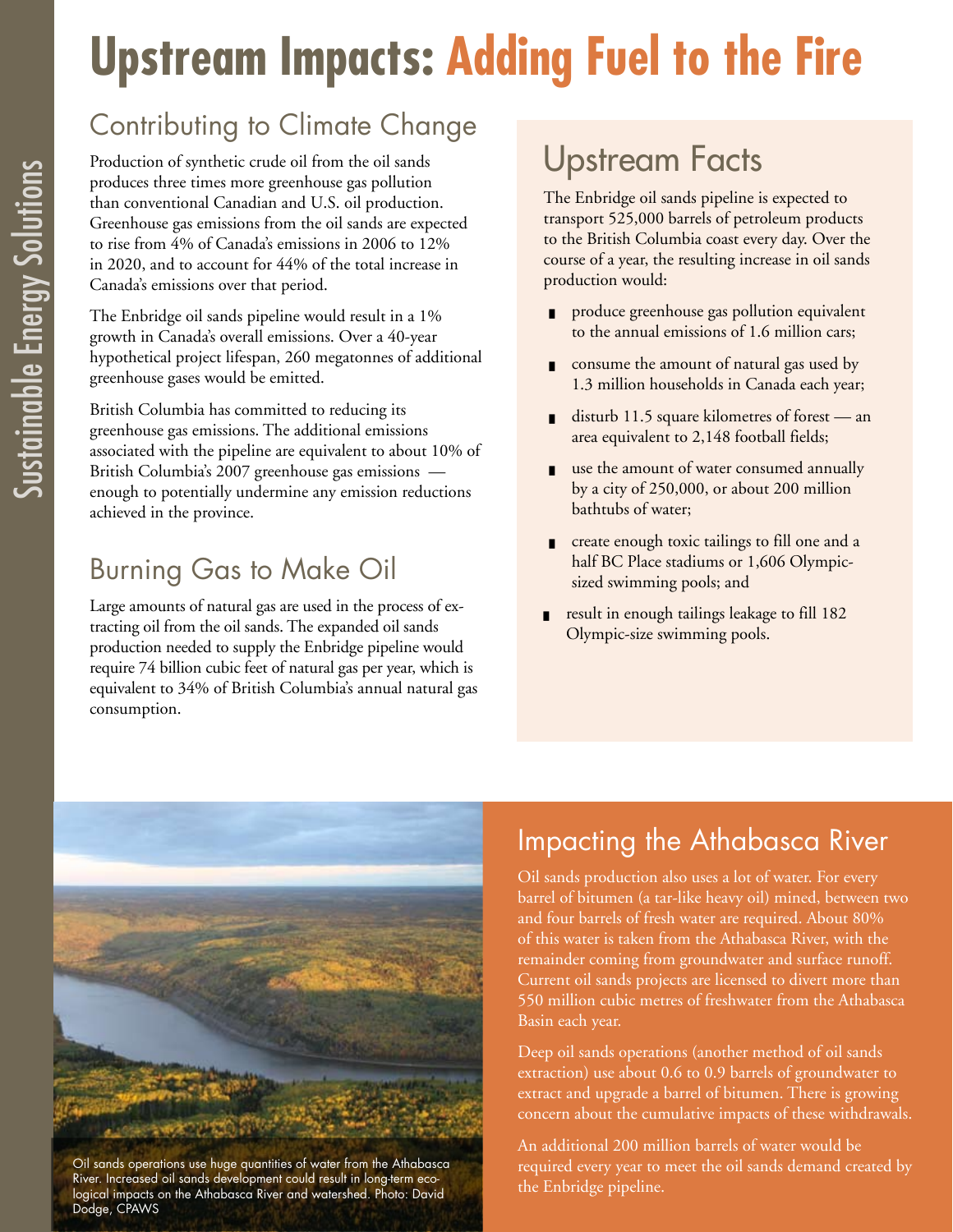

Tailings ponds full of toxic liquid waste created by oil sands mining already cover 130 square kilometres of land. In fact, they are so large they can even be seen from space. Photo: David Dodge, Pembina Institute

#### Polluting Land and Water

Tailings are the toxic liquid waste products created by bitumen extraction in oil sands mines. Tailings contain many different toxic compounds, including naphthenic acids, phenolic compounds, ammonia-ammonium and metals. This toxic waste must be carefully managed on site in order to prevent the spread of environmental contamination.

Approximately one third of a barrel of liquid tailings is produced for each barrel of bitumen. Tailings ponds currently cover 130 square kilometres, and are growing by the day.

The bitumen produced to supply the Enbridge oil sands pipeline would create 70,000 barrels of tailings per day, or 25 million barrels per year.

Tailings ponds often leak into the surrounding environment. The additional tailings leaks resulting from the Enbridge pipeline would be an estimated 7,300 barrels per day.

### Polluting the Air

Alberta ranks number one in Canada for releases of industrial air pollutants, including sulphur dioxide, nitrogen oxides, and particulate matter — all of which are emitted in large volumes by oil sands operations. Sulphur dioxide and nitrogen oxides contribute to the formation of smog and haze and are major components of acid rain. They can also have harmful effects on human health.

Increased oil sands activity will worsen Alberta's air pollution problem. Nitrous oxide emissions associated with the Enbridge pipeline would be an estimated 14,000 tonnes per year, equivalent to one quarter of Metropolitan Vancouver's nitrous oxide emissions for one year. Similarly, sulphur dioxide emissions would be an estimated 3,200 tonnes per year, equivalent to one third of Metropolitan Vancouver's yearly sulphur dioxide emissions.



Oil sands operations release large volumes of industrial air pollutants, which contribute to the formation of smog and haze and are major components of acid rain. Photo: David Dodge, Pembina Institute

# **Are we asking the right questions?**

A federal Joint Review Panel will conduct the environmental assessment for the Enbridge oil sands pipelines. The panel will hold hearings on the project's potential environmental impacts. However, the proposed scope of the hearings does not include the impacts associated with increased oil sands production, or the impact the project will have on global warming pollution. All of the environmental issues associated with the Enbridge pipelines — including the impacts associated with increased oil sands production — should be evaluated before the project proceeds.